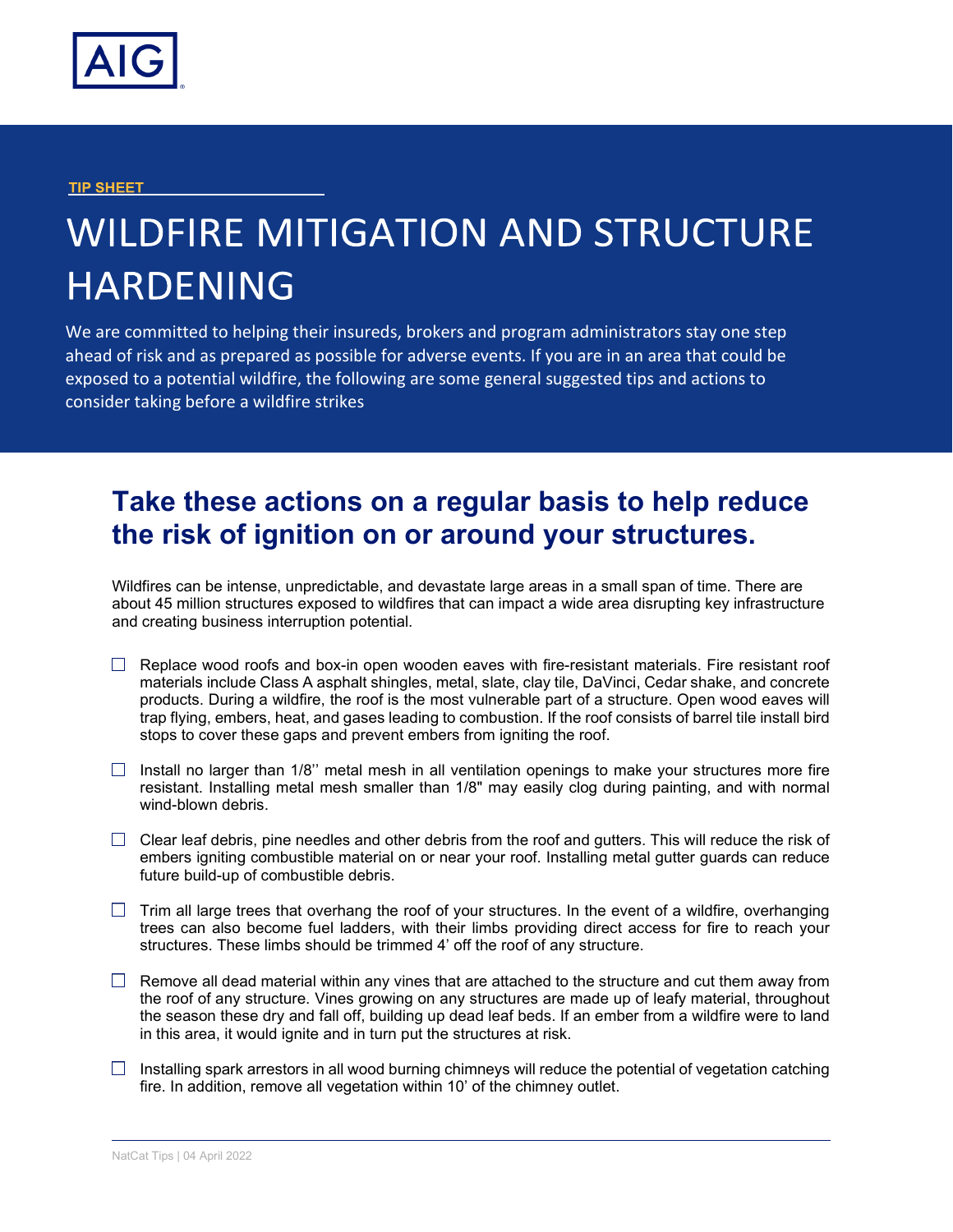- $\Box$  Clear combustible materials beneath any attachment. This area should be kept free of rubber mulch, dry mulch, pine straw, ground litter, wood piles, wood pallets and anything that could ignite.
- $\Box$  To reduce ember penetration, replace or repair loose or missing roof shingles or tiles, and caulk any gaps or openings on roof edges and/or siding. Replace all rotten wood on your structures and seal any exposed undamaged wood.
- $\Box$  Replace windows made of single-pane glass or plastic including skylights with double-pane or tempered glass. Double-pane or tempered glass resists heat and shattering better than single-pane or plastic materials. Exposure to heat can cause windows made of single-pane glass or plastic to shatter or melt.
- $\Box$  Install and/or relocate outside fuel tanks at least 25' away from any structures and aligned so that the ends of any tank are not directed at any building, reducing the possibility of a fire at the fuel tank spreading to surrounding buildings/structures. Coordinate with your Authority Having Jurisdiction (AHJ) officials to develop a wildfire preparedness/mitigation plan and wildfire response plan.
- $\Box$  Maintain proper fire department access and install a street address sign that is clearly labeled, visible from the road, and made of non-combustible material. This will increase the potential for them to save your structures.
- $\Box$  Remove all combustible ground litter within 5' of any structure and/or replace it with a more fireresistive material. Combustible ground littler consists of rubber mulch, wood mulch, pine straw, ground litter. Safer examples include river rock, stone, decomposed granite, lava rock, and bare mineral soil.
- $\Box$  Keep flammable vegetation away from your propane tanks, water tanks, and solar panels. Solar panels can be damaged or destroyed by flames or extreme radiant heat. Propane tanks have the potential to explode if subjected to extreme heat and water tanks made of plastic can melt.
- $\Box$  Clear any highly flammable shrubs, trees, brush, native grasses taller than 4" in length, and debris within 10' of all structures. The 0-10' zone around your structures is a critical area that is susceptible to both embers and surface fires. Examples of flammable landscaping include Italian Cypress, Junipers, Cedars, Eucalyptus, Exotic Ornamental Grasses, Acacia, Rosemary, and Oleander.
- $\Box$  Move wood piles 30' away from any structure or cover with a fire-resistant tarp.
- $\Box$  The 5-30' perimeter immediately surrounding your structures and/or chairlifts should be either bare mineral soil, well-irrigated and planted with green lawn, or low-growing fire-resistant vegetation. Shrubs and bushes should be fire-resistant and trimmed. In addition, trees should be properly spaced to allow for vertical separation, limbed-up 6 to 10' from the ground, and free of any combustible undergrowth or debris. No tree branches should hang over or come in contact with any portion of any structure.
- $\Box$  Within 30-100', all brush and undergrowth should be thinned and/or replaced with high-moisturecontent and fire-resistant plant materials. In addition, dead or low-hanging branches should be removed. Increasing the spacing between certain highly flammable trees can reduce the threat of a crown fire and has the benefit of promoting forest health.
- $\Box$  Trim the treetops of flammable trees within 100' of any structure so they are a minimum of 15' apart, or strategically remove trees to provide similar protective spacing. During a wildfire with the right conditions of topography, weather, and fuels, certain trees can spread flames easily from one tree canopy to another. Closely spaced and connected fuel sources like this provide a conduit for fire to reach your structures.

Visit https://disastersafety.org/wildfire/protect-your-business-from-wildfire/ to learn more about reducing the threat of wildfire damage and protecting your business.